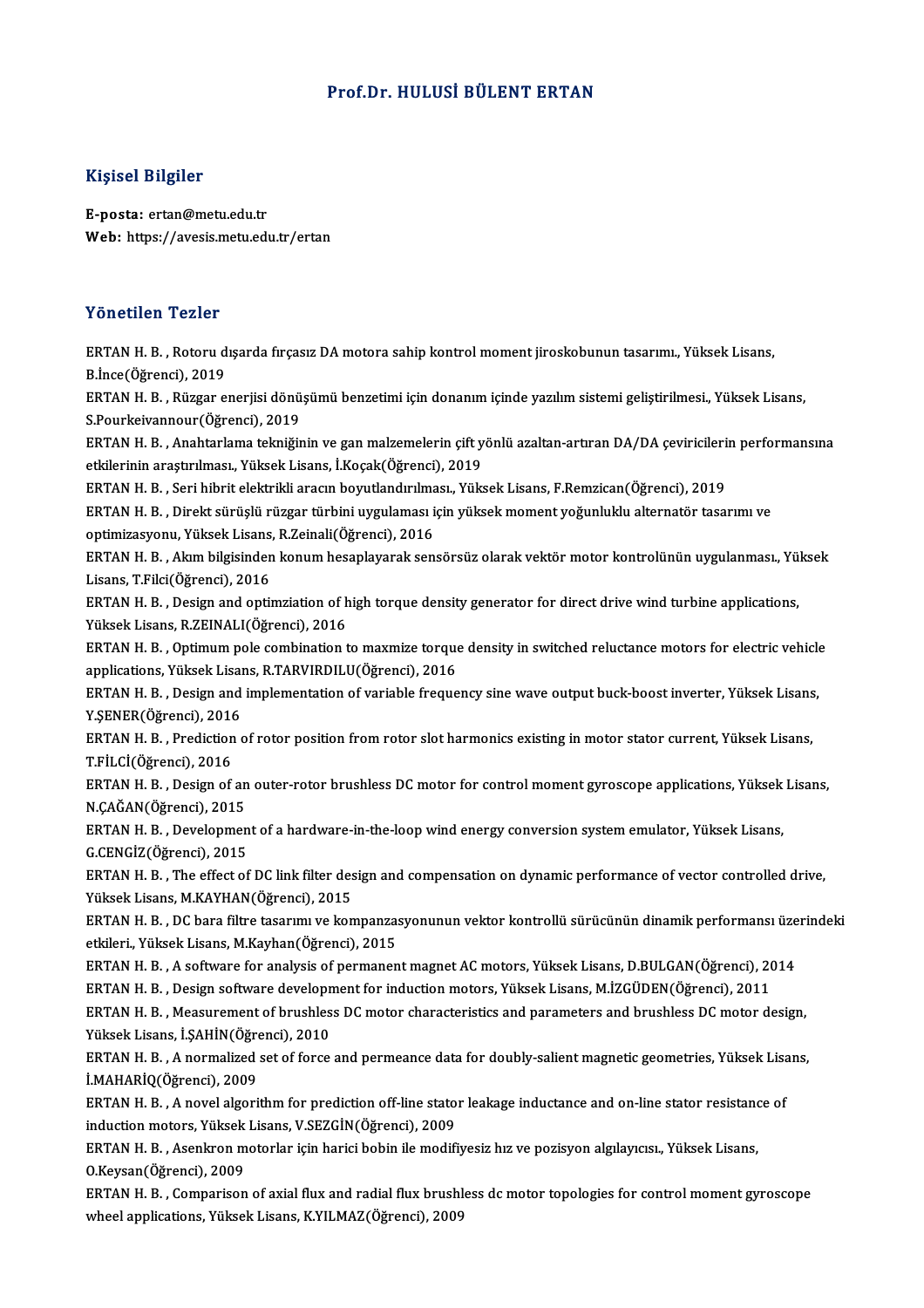ERTANH.B. ,Doğrutulmuş yarıdalga sinüs çıkışüretenanahtarlamalıgüçkaynağı.,YüksekLisans, İ.Kaya(Öğrenci),2008 ERTAN H. B. , Doğrutulmuş yarı dalga sinüs çıkış üreten anahtarlamalı güç kaynağı., Yüksek Lisans, İ.Kaya(Öğrenci),<br>ERTAN H. B. , LEBLEBİCİOĞLU M. K. , A control algorithm to minimize torque ripple and acoustic noise of sw ERTAN H. B. , Doğrutulmuş yarı dalga sinüs çıkış üreten ana<br>ERTAN H. B. , LEBLEBİCİOĞLU M. K. , A control algorithm to<br>reluctance motors, Doktora, E.BİZKEVELCİ(Öğrenci), 2008<br>ERTAN H. B. , Davelanment ef an elestrisel mesh ERTAN H. B. , LEBLEBICIOĞLU M. K. , A control algorithm to minimize torque ripple and acoustic noise of switched<br>reluctance motors, Doktora, E.BIZKEVELCI(Öğrenci), 2008<br>ERTAN H. B. , Development of an electrical machines a

reluctance motors, Doktora<br>ERTAN H. B. , Development<br>Y.GÖYNÜK(Öğrenci), 2008<br>EPTAN H. B. , Paralal etkin ERTAN H. B. , Development of an electrical machines analysis and optimum design software package, Yüksek Lisa<br>Y.GÖYNÜK(Öğrenci), 2008<br>ERTAN H. B. , Paralel etkin süzgeç tasarımı, denetimi ve gerçekleştirilmesi, Yüksek Lisa

Y.GÖYNÜK(Öğrenci), 2008<br>ERTAN H. B. , Paralel etkin süzgeç tasarımı, denetimi ve gerçekleştirilmesi, Yüksek Lisans, M.Tunç(Öğrenci), 2007<br>ERTAN H. B. , Asenkron motor parametrelerinin ve hızının katalog bilgilerinden ve öl ERTAN H. B. , Paralel etk<br>ERTAN H. B. , Asenkron<br>Ç.Hakkı(Öğrenci), 2005<br>EPTAN H. B. , Anabtarlaı ERTAN H. B. , Asenkron motor parametrelerinin ve hızının katalog bilgilerinden ve ölçümlerden tahmini., Yüksek Lisa<br>Ç.Hakkı(Öğrenci), 2005<br>ERTAN H. B. , Anahtarlamalı relüktans motorun analizi ve dizayn optimizasyonu için

Ç.Hakkı(Öğrenci), 2005<br>ERTAN H. B. , Anahtarlamalı relü<br>Lisans, L.Burak(Öğrenci), 2004<br>EPTAN H. B. , Cüs seviyesindeki ERTAN H. B. , Anahtarlamalı relüktans motorun analizi ve dizayn optimizasyonu için bir bilgisayar programı<br>Lisans, L.Burak(Öğrenci), 2004<br>ERTAN H. B. , Güç seviyesindeki sinüs dalga şekillerinin sentezlenmesinde yeni bir y

Lisans, L.Burak(Öğrenci), 2004<br>ERTAN H. B. , Güç seviyesindeki sinüs dalga şekillerinin sentezlenmesinde yeni bir yaklaşım., Yüksek Lisans<br>S.Paki(Öğrenci), 2004<br>ERTAN H. B. , Vektör kontrollu asenkron motor sürücü uygulama ERTAN H.B., Güç seviyesindeki sinüs dalga şekillerinin sentezlenmesinde yeni bir yaklaşım., Yüksek Lisans,

S.Paki(Öğrenci), 2004<br>ERTAN H. B. , Vektör kontrollu asenkron motor sürücü uygulaması., Yüksek Lisans, A.Acar(Öğrenci), 2004<br>ERTAN H. B. , Üçüncü harmonik akım enjekte edilen altı fazlı bir asenkron motorun çekirdek kayıpl ERTAN H. B. , Vektör kontrollu asenkron me<br>ERTAN H. B. , Üçüncü harmonik akım enjekt<br>Yüksek Lisans, A.Büyükbaş(Öğrenci), 2004<br>ERTAN H. B. , Dört bölgeli bilgiseyen temelli ERTAN H. B. , Üçüncü harmonik akım enjekte edilen altı fazlı bir asenkron motorun çekirdek kayıplarının hesaplanı<br>Yüksek Lisans, A.Büyükbaş(Öğrenci), 2004<br>ERTAN H. B. , Dört bölgeli bilgisayar temelli motor test sistemi ge

Yüksek Lisans, A.Büyükbaş(Öğrenci), 2004<br>ERTAN H. B. , Dört bölgeli bilgisayar temelli motor test sistemi geliştirilmesi, Yüksek Lisans, T.İnan(Öğrenci), 2003<br>ERTAN H. B. , A Unity power factor resonant inverter with singl ERTAN H. B. , Dört bölgeli<br>ERTAN H. B. , A Unity pow<br>B.ÇOLAK(Öğrenci), 2002<br>ERTAN H. B. A Control S ERTAN H. B. , A Unity power factor resonant inverter with single transistor for induction cooking, Yüksek Lisans,<br>B.ÇOLAK(Öğrenci), 2002<br>ERTAN H. B. , A Control system for solar-electric energy conversion system, Yüksek Li

B.ÇOLAK(Öğrenci), 2002<br>ERTAN H. B. , A Control system for solar-electric energy conversion system, Yüksek Lisans, A.YILMAZ(Öğrenci), 2002<br>ERTAN H. B. , Performance calculation of single phase permanent magnet synchronous m ERTAN H. B. , A Control system for sol:<br>ERTAN H. B. , Performance calculation<br>Yüksek Lisans, B.DAĞ(Öğrenci), 2002<br>EPTAN H. B. , A Softunre for dunamic ERTAN H. B. , Performance calculation of single phase permanent magnet synchronous motors for design optimization,<br>Yüksek Lisans, B.DAĞ(Öğrenci), 2002<br>ERTAN H. B. , A Software for dynamic simulation of switched reluctance

Yüksek Lisans, B.DAĞ(Öğrenci), 2002<br>ERTAN H. B. , A Software for dynamic simulation of switched reluctance motor, Yüksek Lisans, M.ÖZGÜR(Öğrenci), 2001<br>ERTAN H. B. , A Study on evaluation of direct torque and field orienta ERTAN H. B. , A Software for<br>ERTAN H. B. , A Study on eva<br>H.KAVAKLI(Öğrenci), 2000<br>EPTAN H. P. - Implomentatio ERTAN H. B. , A Study on evaluation of direct torque and field orientation control of induction machines, Yüksek L<br>H.KAVAKLI(Öğrenci), 2000<br>ERTAN H. B. , Implementation of vector control for induction motor drives, Yüksek

H.KAVAKLI(Öğrenci), 2000<br>ERTAN H. B. , Implementation of vector control for induction motor drives, Yüksek Lisans, H.CAN(Öğrenci), 1999<br>ERTAN H. B. , Fuzzy control of resonant inverter circuit for x-ray power supply, Yükse ERTAN H. B. , Implementation of vector control for induction motor drives, Yüksek Lisans, H.CAN(Öğrenci), 1999<br>ERTAN H. B. , Fuzzy control of resonant inverter circuit for x-ray power supply, Yüksek Lisans, T.ÇAMLIKAYA(Öğr ERTAN H. B. , Fuzzy control of resonant inverter circuit for x-ray power supply, Yüksek Lisans, T.ÇAMLIKAYA(Öğrenc<br>1999<br>ERTAN H. B. , Computation of core losses in three phase smooth rotor induction motors using finite ele

1999<br>ERTAN H. B. , Computation of core losses in<br>Yüksek Lisans, M.PİRGAİP(Öğrenci), 1998<br>ERTAN H. B. , Determination of equivelent

ERTAN H.B. , Determination of equivalent circuit parameters of three phase induction machines with finite elements,<br>Yüksek Lisans, A.CEKİC(Öğrenci), 1998 Yüksek Lisans, M.PİRGAİP(Öğrenci), 199<br>ERTAN H. B. , Determination of equivale<br>Yüksek Lisans, A.ÇEKİÇ(Öğrenci), 1998<br>EPTAN H. B. , Desirn antimiration of thr ERTAN H. B. , Determination of equivalent circuit parameters of three phase induction machines with finite elem<br>Yüksek Lisans, A.ÇEKİÇ(Öğrenci), 1998<br>ERTAN H. B. , Design optimization of three phase induction motors, Yükse

Yüksek Lisans, A.ÇEKİÇ(Öğrenci), 1998<br>ERTAN H. B. , Design optimization of three phase induction motors, Yüksek Lisans, S.HAMARAT(Öğrenci),<br>ERTAN H. B. , An investigation on phase angle vector control for three phase induc ERTAN H. B. , Design op<br>ERTAN H. B. , An investi<br>A.Erbil(Öğrenci), 1996<br>EPTAN H. B. , A Misson

ERTAN H. B. , An investigation on phase angle vector control for three phase induction motors., Doktora,<br>A.Erbil(Öğrenci), 1996<br>ERTAN H. B. , A Microprcessor based fuzzy controller for an induction heating system, Yüksek L ERTAN H. B., A Microprcessor based fuzzy controller for an induction heating system, Yüksek Lisans, ERTAN H. B. , A Microprcessor based fuzzy controller for an induction heating system, Yüksek Lisans,<br>H.KARABUDAK(Öğrenci), 1995<br>ERTAN H. B. , Asnchronous harmonic torgue effects on the torque speed curve of the squirrel ca

Yüksek Lisans, M.AYAN(Öğrenci), 1994 ERTAN H. B. , Asnchronous harmonic torgue effects on the torque speed curve of the squirrel cage induction motol<br>Yüksek Lisans, M.AYAN(Öğrenci), 1994<br>ERTAN H. B. , Zero voltage switching pulse frequency modulated inverter,

ERTAN H. B. , A Compact Pfm controller converter with wide speed range for 3 phase induction motors, Yüksek Lisans,<br>N.BALKAN(Öğrenci), 1994 ERTAN H. B., Zero voltage switching pulse frequency modulated inverter, Yüksek Lisans, S.MUTLU(Öğrenci), 1994 ERTAN H. B. , A Compact Pfm controller converter with wide speed range for 3 phase induction moto<br>N.BALKAN(Öğrenci), 1994<br>ERTAN H. B. , Computer aided design of single-phase capacitor-type induction motors, Yüksek Lisans,<br>

N.BALKAN(Öğrenci), 1994<br>ERTAN H. B. , Computer aid<br>M.AFTAHİ(Öğrenci), 1993<br>EPTAN H. P. - A Softvrare fe

ERTAN H. B. , Computer aided design of single-phase capacitor-type induction motors, Yüksek Lisans,<br>M.AFTAHİ(Öğrenci), 1993<br>ERTAN H. B. , A Software for predicting quasi stationary characteristics of sr motors, Yüksek Lisa M.AFTAHİ(Öğrenci), 1993<br>ERTAN H. B. , A Software for predicting quasi stationary characteristics of sr motors, Yüksek Lisans, F.NİAKAN(Öğrenci),<br>1993 ERTAN H. B. , A Software for predicting quasi stationary characteristics of sr motors, Yüksek Lisans, F.NİAKAN(Öğrenci),<br>1993<br>ERTAN H. B. , Inverter design for maximum power transfer in induction heating, Yüksek Lisans, M.

1993<br>ERTAN H. B. , Inverter design for maximum power transfer in induction heating, Yüksek Lisans, M.ATAVİ(Öğre<br>ERTAN H. B. , Optimum design of single phase capacitor start motors, Yüksek Lisans, İ.GÜLER(Öğrenci), 1990<br>ERT ERTAN H. B. , Inverter design for maximum power transfer in induction heating, Yüksek Lisans, M.ATAVİ(Öğrenci),<br>ERTAN H. B. , Optimum design of single phase capacitor start motors, Yüksek Lisans, İ.GÜLER(Öğrenci), 1990<br>ERT

ERTAN H. B. , Optimum design (<br>ERTAN H. B. , Design and spice<br>Y.DEMİRTÜRK(Öğrenci), 1989<br>ERTAN H. B. New alsorithmas ERTAN H. B. , Design and spice simulation of a thyristorized medium frequency current fed inverter, Yüksek L<br>Y.DEMİRTÜRK(Öğrenci), 1989<br>ERTAN H. B. , New algorithms and techniques for microprocessor-controlled PWM inductio

Y.DEMİRTÜRK(Öğrenci), 1989<br>ERTAN H. B. , New algorithms and techniques for microprocessor-controlled PWM induction drives, Doktora,<br>O.KÜKRER(Öğrenci), 1987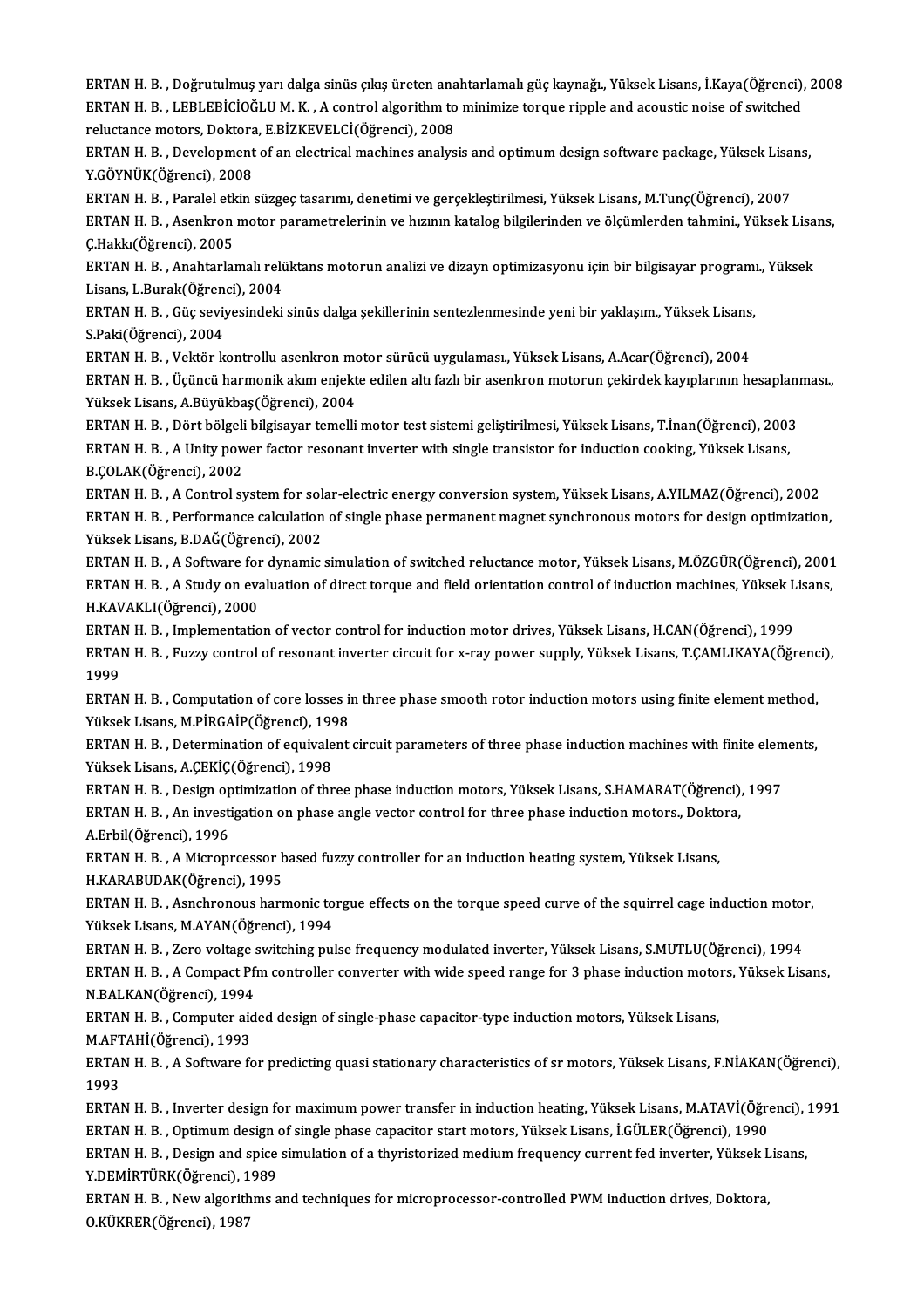ERTAN H. B. , A Mid-point inverter for induction machine speed control, Yüksek Lisans, A.DİNÇER(Öğrenci), 1987<br>ERTAN H. B. , Ontimum design of suitsbing reluctanse meters, Deltans, M.Tebumay (Öğrenci), 1985 ERTAN H. B. , A Mid-point inverter for induction machine speed control, Yüksek Lisans, A.DİNÇER(Öğ<br>ERTAN H. B. , Optimum design of switching reluctance motors., Doktora, M.Tohumcu(Öğrenci), 1985

# ERTAN H. B. , Optimum design of switching reluctance motors., Doktora, M.Tonumcu(Ogrend<br>SCI, SSCI ve AHCI İndekslerine Giren Dergilerde Yayınlanan Makaleler

CI, SSCI ve AHCI İndekslerine Giren Dergilerde Yayınlanan Maka<br>I. Real-Time Speed and Position Estimation Using Rotor Slot Harmonics<br>Kovgan O. ERTAN H. B I. Real-Time Speed and Position Estimation Using Rotor Slot Harmonics<br>Keysan O., ERTAN H. B. Real-Time Speed and Position Estimation Using Rotor Slot Harmonics<br>Keysan O., ERTAN H. B.<br>IEEE TRANSACTIONS ON INDUSTRIAL INFORMATICS, cilt.9, sa.2, ss.899-908, 2013 (SCI İndekslerine Giren Dergi)<br>High frequengy loss calcu II. High-frequency loss calculation in a smooth rotor induction motor using FEM<br>Ertan H. B., Leblebicioglu K., Avenoglu B., Pirgaip M. IEEE TRANSACTIONS ON INDUSTRIAL INFORMATIC:<br>High-frequency loss calculation in a smooth referant H.B., Leblebicioglu K., Avenoglu B., Pirgaip M.<br>JEEE TRANSACTIONS ON ENERCY CONVERSION alt High-frequency loss calculation in a smooth rotor induction motor using FEM<br>Ertan H. B. , Leblebicioglu K., Avenoglu B., Pirgaip M.<br>IEEE TRANSACTIONS ON ENERGY CONVERSION, cilt.22, sa.3, ss.566-575, 2007 (SCI İndekslerine III. Archery performance level and repeatability of event-related EMG Sovlu A. R., Ertan H., Korkusuz F. **IEEE TRANSACTIONS ON ENERGY<br>Archery performance level ar<br>Soylu A. R. , Ertan H., Korkusuz F.<br>HUMAN MOVEMENT SCIENCE SU** Archery performance level and repeatability of event-related EMG<br>Soylu A. R. , Ertan H., Korkusuz F.<br>HUMAN MOVEMENT SCIENCE, cilt.25, sa.6, ss.767-774, 2006 (SCI İndekslerine Giren Dergi)<br>Steady state modeling of a phase s IV. Steady-state modeling of a phase-shift PWM parallel resonant converter<br>Iskender I., Uctug Y., Ertan H. B. HUMAN MOVEMENT SCIENCE, of<br>Steady-state modeling of a p<br>Iskender I., Uctug Y., Ertan H. B.<br>COMBEL THE INTERNATIONAL Steady-state modeling of a phase-shift PWM parallel resonant converter<br>Iskender I., Uctug Y., Ertan H. B.<br>COMPEL-THE INTERNATIONAL JOURNAL FOR COMPUTATION AND MATHEMATICS IN ELECTRICAL AND<br>ELECTRONIC ENCINEERING silt 25, s Iskender I., Uctug Y., Ertan H. B.<br>COMPEL-THE INTERNATIONAL JOURNAL FOR COMPUTATION AND MATHEMATICS IN ELI<br>ELECTRONIC ENGINEERING, cilt.25, sa.4, ss.883-899, 2006 (SCI İndekslerine Giren Dergi)<br>DSP misrosantrallar basad fu COMPEL-THE INTERNATIONAL JOURNAL FOR COMPUTATION AND MATHEMATICS IN ELECTRICAL AND<br>ELECTRONIC ENGINEERING, cilt.25, sa.4, ss.883-899, 2006 (SCI indekslerine Giren Dergi)<br>V. DSP microcontroller-based fuzzy control of a DC/D ELECTRONIC ENGINEERING, cilt.25, sa.4, ss.883-899, 2006 (SCI İndekslerine Giren Dergi)<br>DSP microcontroller-based fuzzy control of a DC/DC parallel resonant convert<br>PWM technique<br>Iskender I., Uctug Y., Ertan H. B. **DSP microcontroller-based<br>PWM technique<br>Iskender I., Uctug Y., Ertan H. B.<br>COMPEL THE INTERNATIONAL** COMPEL-THE INTERNATIONAL JOURNAL FOR COMPUTATION AND MATHEMATICS IN ELECTRICAL AND Iskender I., Uctug Y., Ertan H. B.<br>COMPEL-THE INTERNATIONAL JOURNAL FOR COMPUTATION AND MATHEMATICS IN ELI<br>ELECTRONIC ENGINEERING, cilt.25, sa.4, ss.827-840, 2006 (SCI İndekslerine Giren Dergi)<br>Calculation of paramatars of VI. Calculation of parameters of single-phase PM motor for design optimization<br>Ertan H., Dag M., Capolino G. ELECTRONIC ENGINEERING,<br>Calculation of parameter:<br>Ertan H., Dag M., Capolino G.<br>IEEE TRANSACTIONS ON ENI Calculation of parameters of single-phase PM motor for design optimization<br>Ertan H., Dag M., Capolino G.<br>IEEE TRANSACTIONS ON ENERGY CONVERSION, cilt.20, sa.3, ss.538-548, 2005 (SCI İndekslerine Giren Dergi)<br>Poliability an Ertan H., Dag M., Capolino G.<br>IEEE TRANSACTIONS ON ENERGY CONVERSION, cilt.20, sa.3, ss.53<br>VII. Reliability and validity testing of an archery chronometer<br>Frtan H. Kantal B. Tumar S. Karlnauz E. **IEEE TRANSACTIONS ON ENERGY CONVE**<br>**Reliability and validity testing of an<br>Ertan H., Kentel B., Tumer S., Korkusuz F.<br>JOUPMAL OF SPOPTS SCIENCE AND MED** Reliability and validity testing of an archery chronometer<br>Ertan H., Kentel B., Tumer S., Korkusuz F.<br>JOURNAL OF SPORTS SCIENCE AND MEDICINE, cilt.4, sa.2, ss.95-104, 2005 (SCI İndekslerine Giren Dergi)<br>Pourder metal devel Ertan H., Kentel B., Tumer S., Korkusuz F.<br>JOURNAL OF SPORTS SCIENCE AND MEDICINE, cilt.4, sa.2, ss.95-104,<br>VIII. Powder metal development for electrical motor applications<br>Bayramli E., Golgelioglu O., Ertan H. **JOURNAL OF SPORTS SCIENCE AND<br>Powder metal development for<br>Bayramli E., Golgelioglu O., Ertan H.<br>JOURNAL OE MATERIALS PROCESS** Powder metal development for electrical motor applications<br>Bayramli E., Golgelioglu O., Ertan H.<br>JOURNAL OF MATERIALS PROCESSING TECHNOLOGY, cilt.161, ss.83-88, 2005 (SCI İndekslerine Giren Dergi)<br>Quantification the relati IX. Quantification the relationship between FITA scores and EMG skill indexes in archery<br>Ertan H., Soylu A., Korkusuz F. **JOURNAL OF MATERIALS PRO<br>Quantification the relation:<br>Ertan H., Soylu A., Korkusuz F.<br>JOURNAL OF ELECTROMYOCR** Quantification the relationship between FITA scores and EMG skill indexes in archery<br>Ertan H., Soylu A., Korkusuz F.<br>JOURNAL OF ELECTROMYOGRAPHY AND KINESIOLOGY, cilt.15, sa.2, ss.222-227, 2005 (SCI İndekslerine Giren<br>Derg Ertan F<br>JOURN<br>Dergi)<br>Comna JOURNAL OF ELECTROMYOGRAPHY AND KINESIOLOGY, cilt.15, sa.2, ss.222-227, 2005 (SCI Indekslerine Gi<br>Dergi)<br>X. Comparison of PWM and PFM induction drives ID in,egarding audible noise and vibration for<br>household applications Dergi)<br>Comparison of PWM an<br>household applications<br>Ertan H. Simeir N **Comparison of F<br>household appli<br>Ertan H., Simsir N.**<br>IEEE TPANSACTIO household applications<br>Ertan H., Simsir N.<br>IEEE TRANSACTIONS ON INDUSTRY APPLICATIONS, cilt.40, sa.6, ss.1621-1628, 2004 (SCI İndekslerine Giren<br>Persi) Ertan F<br>IEEE TI<br>Dergi)<br>Eastar IEEE TRANSACTIONS ON INDUSTRY APPLICATIONS, cilt.40, sa.6, ss.1621-1628, 2004 (SCI indel<br>Dergi)<br>XI. Factors affecting the shoulder proprioceptive sense among male volleyball players<br>Kehlan N. Exten H. Unyor E. Kirazgi S. K Dergi)<br>Factors affecting the shoulder proprioceptive<br>Kablan N., Ertan H., Unver F., Kirazci S., Korkusuz F.<br>ISOKINETICS AND EXERCISE SCIENCE sit 12, ss 3, 4 Factors affecting the shoulder proprioceptive sense among male volleyball players<br>Kablan N., Ertan H., Unver F., Kirazci S., Korkusuz F.<br>ISOKINETICS AND EXERCISE SCIENCE, cilt.12, sa.3, ss.193-198, 2004 (SCI İndekslerine G Kablan N., Ertan H., Unver F., Kirazci S., Korkusuz F.<br>ISOKINETICS AND EXERCISE SCIENCE, cilt.12, sa.3, ss.193-198, 2004 (SCI<br>XII. Activation patterns in forearm muscles during archery shooting<br>Futan H. Kantal B. Tuman S. ISOKINETICS AND EXERCISE SCIENCE, cil<br>Activation patterns in forearm musc<br>Ertan H., Kentel B., Tumer S., Korkusuz F.<br>HUMAN MOVEMENT SCIENCE, silt 22, se i Activation patterns in forearm muscles during archery shooting<br>Ertan H., Kentel B., Tumer S., Korkusuz F.<br>HUMAN MOVEMENT SCIENCE, cilt.22, sa.1, ss.37-45, 2003 (SCI İndekslerine Giren Dergi)<br>Ontimum seemetru for tensue rin Ertan H., Kentel B., Tumer S., Korkusuz F.<br>HUMAN MOVEMENT SCIENCE, cilt.22, sa.1, ss.37-45, 2003 (SCI Indekslerine Giren Dergi)<br>XIII. Optimum geometry for torque ripple minimization of switched reluctance motors<br>Sahin F., HUMAN MOVEMENT SCIENCE, cilt<br>**Optimum geometry for torque**<br>Sahin F., Ertan H., Leblebicioglu K.<br>JEEE TRANSACTIONS ON ENERCY IEEE TRANSACTIONS ON ENERGY CONVERSION, cilt.15, sa.1, ss.30-39, 2000 (SCI İndekslerine Giren Dergi)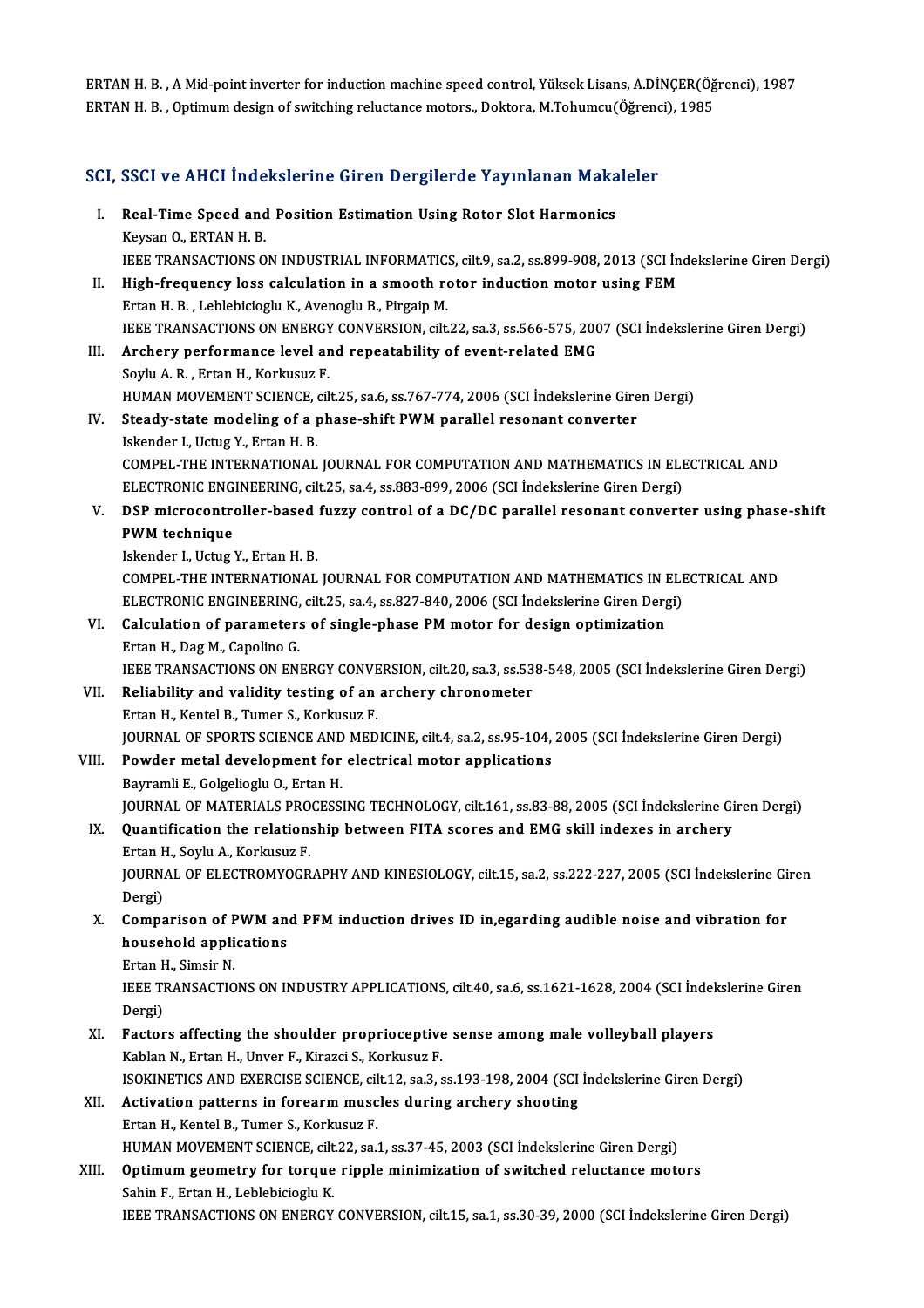XIV. Prediction of torque and inductance displacement characteristics of asymmetrically slotted variable-<br>Relustance motors using a simplified model for numerical field solution Prediction of torque and inductance displacement characteristics of asy<br>reluctance motors using a simplified model for numerical field solution<br>Frton H Predicti<br>reluctal<br>Ertan H.<br>IEEE TR reluctance motors using a simplified model for numerical field solution<br>Ertan H.<br>IEEE TRANSACTIONS ON MAGNETICS, cilt.35, sa.5, ss.4247-4258, 1999 (SCI İndekslerine Giren Dergi)<br>VARIOUS INDUCTION CENERATOR SCHEMES FOR WIND

Ertan H.<br>IEEE TRANSACTIONS ON MAGNETICS, cilt.35, sa.5, ss.4247-4258, 1999 (SCI Indekslerine Giren I<br>XV. VARIOUS INDUCTION GENERATOR SCHEMES FOR WIND ELECTRICITY-GENERATION<br>FRAME M. ERTAN H. DEMIREKLER M. SARIRATIR R. UCTU XV. VARIOUS INDUCTION GENERATOR SCHEMES FOR WIND ELECTRICITY-GENERATION<br>ERMIS M., ERTAN H., DEMIREKLER M., SARIBATIR B., UCTUG Y., SEZER M., CADIRCI I. ELECTRIC POWER SYSTEMS RESEARCH, cilt.23, sa.1, ss.71-83, 1992 (SCI İndekslerine Giren Dergi)

#### Diğer Dergilerde Yayınlanan Makaleler

Iger Dergilerde Yayınlanan Makaleler<br>I. Analytical Modelling, Simulation and Comparative Study of Multi-Junction Solar Cells Efficiency<br>Hodidida A. Pourabla M. ERTAN H. B. Politi M. Hadjdida A., Bourahlam. Handreich<br>Analytical Modelling, Simulation and Compa<br>Hadjdida A., Bourahla M., ERTAN H. B. , Bekhti M.<br>INTERNATIONAL IQUENAL OF BENEWARLE ENE Analytical Modelling, Simulation and Comparative Study of Multi-Junction Solar Cells Efficion<br>Hadjdida A., Bourahla M., ERTAN H. B. , Bekhti M.<br>INTERNATIONAL JOURNAL OF RENEWABLE ENERGY RESEARCH, cilt.8, sa.4, ss.1824-1832 Hadjdida A., Bourahla M., ERTAN H. B. , Bekhti M.<br>INTERNATIONAL JOURNAL OF RENEWABLE ENERGY RESEARCH, cilt.8, sa.4, ss.1824-1832, 2018 (ESCI<br>İndekslerine Giren Dergi)

#### Kitap & Kitap Bölümleri

I. Transformers Analysis Design and Measurement Fransforme<br>ERTAN H. B.<br>CPC pross 2 Transformers *F*<br>ERTAN H. B.<br>CRC press, 2012

# CRC press, 2012<br>Hakemli Kongre / Sempozyum Bildiri Kitaplarında Yer Alan Yayınlar

akemli Kongre / Sempozyum Bildiri Kitaplarında Yer Alan Yayınlar<br>I. Investigation of the Effects of Switching Technique on the Performance of Four Switch Buck-Boost Investigation of the Effects of Sw<br>Bidirectional DC/DC Converters<br>Kosak L EPTAN H B Investigation of the<br>Bidirectional DC/D<br>Kocak I., ERTAN H. B.<br>International Aggeen

Bidirectional DC/DC Converters<br>Kocak I., ERTAN H. B.<br>International Aegean Conference on Electrical Machines and Power Electronics (ACEMP) / International<br>Conference on Ontimization of Electrical and Electronic Faujament (O Kocak I., ERTAN H. B.<br>International Aegean Conference on Electrical Machines and Power Electronics (ACEMP) / International<br>Conference on Optimization of Electrical and Electronic Equipment (OPTIM), İstanbul, Türkiye, 27 - International Aege<br>Conference on Op<br>2019, ss.395-401<br>Integration of O Conference on Optimization of Electrical and Electronic Equipment (OPTIM), İstanbul, Türkiye, 27 - 29 Ağus<br>2019, ss.395-401<br>II. Integration of Offshore Wind Farm Plants to the Power Grid using an HVDC line Transmission<br>Ber

#### 2019, ss.395-401<br>Integration of Offshore Wind Farm Plants to the Power Grid using an<br>Berkani A., Pourkeivannour S., Negadi K., Boumediene B., Allaoui T., Ertan H. B.<br>International Aegeen Conference on Electrical Machines a Berkani A., Pourkeivannour S., Negadi K., Boumediene B., Allaoui T., Ertan H. B.<br>International Aegean Conference on Electrical Machines and Power Electronics (ACEMP) / International Berkani A., Pourkeivannour S., Negadi K., Boumediene B., Allaoui T., Ertan H. B.<br>International Aegean Conference on Electrical Machines and Power Electronics (ACEMP) / International<br>Conference on Optimization of Electrical International Aege<br>Conference on Op<br>2019, ss.486-492<br>EEM Pased Desi Conference on Optimization of Electrical and Electronic Equipment (OPTIM), İstanbul, Türkiye, 27 - 29 Ağustos<br>2019, ss.486-492<br>III. FEM-Based Design Modifications and Efficiency Improvements of a Brushed Permanent Magnet D

### 2019, s<br>FEM-B<br>Motor<br>Tarvird FEM-Based Design Modifications ar<br>Motor<br>Tarvirdilu-Asl R., Zeinali R., ERTAN H. B.<br>International Conference on Ontimiratio

Motor<br>Tarvirdilu-Asl R., Zeinali R., ERTAN H. B.<br>International Conference on Optimization of Electrical and Electronic Equipment (OPTIM) / Intl Aegean Conference<br>on Electrical Machines and Power Electronics (ACEMP), Presey Tarvirdilu-Asl R., Zeinali R., ERTAN H. B.<br>International Conference on Optimization of Electrical and Electronic Equipment (OPTIM) / Intl Aegean Cor<br>On Electrical Machines and Power Electronics (ACEMP), Brasov, Romanya, 25 International Conference on Optimization of Electrical and Electronic Equipm<br>on Electrical Machines and Power Electronics (ACEMP), Brasov, Romanya, 25<br>IV. Magnetically Geared Direct Drive Wind Generator Thermal Analysis<br>Za on Electrical Machines and Power Electronics (ACEMP), Brasov, Romanya, 25 - 27 Mayıs 2017, ss.401-407<br>IV. Magnetically Geared Direct Drive Wind Generator Thermal Analysis<br>Zeinali R., ERTAN H. B. , Yamali C., Tarvirdilu-Asl

Magnetically Geared Direct Drive Wind Generator Thermal Analysis<br>Zeinali R., ERTAN H. B. , Yamali C., Tarvirdilu-Asl R.<br>International Conference on Optimization of Electrical and Electronic Equipment (OPTIM) / Intl Aegean Zeinali R., ERTAN H. B. , Yamali C., Tarvirdilu-Asl R.<br>International Conference on Optimization of Electrical and Electronic Equipment (OPTIM) / Intl Aegean Cor<br>on Electrical Machines and Power Electronics (ACEMP), Brasov, International Conference on Optimization of Electrical a<br>on Electrical Machines and Power Electronics (ACEMP)<br>V. Development of Model for DC Link Filter Design<br>EPTAN H B Kayban M on Electrical Machines an<br>Development of Mode<br>ERTAN H. B. , Kayhan M.<br>IEEE Transportation Elec

ERTAN H. B., Kayhan M.

IEEE Transportation Electrification Conference and Expo (ITEC), Michigan, Amerika Birleşik Devletleri, 27 - 29<br>Haziran 2016

VI. PM brushed DC motor optimization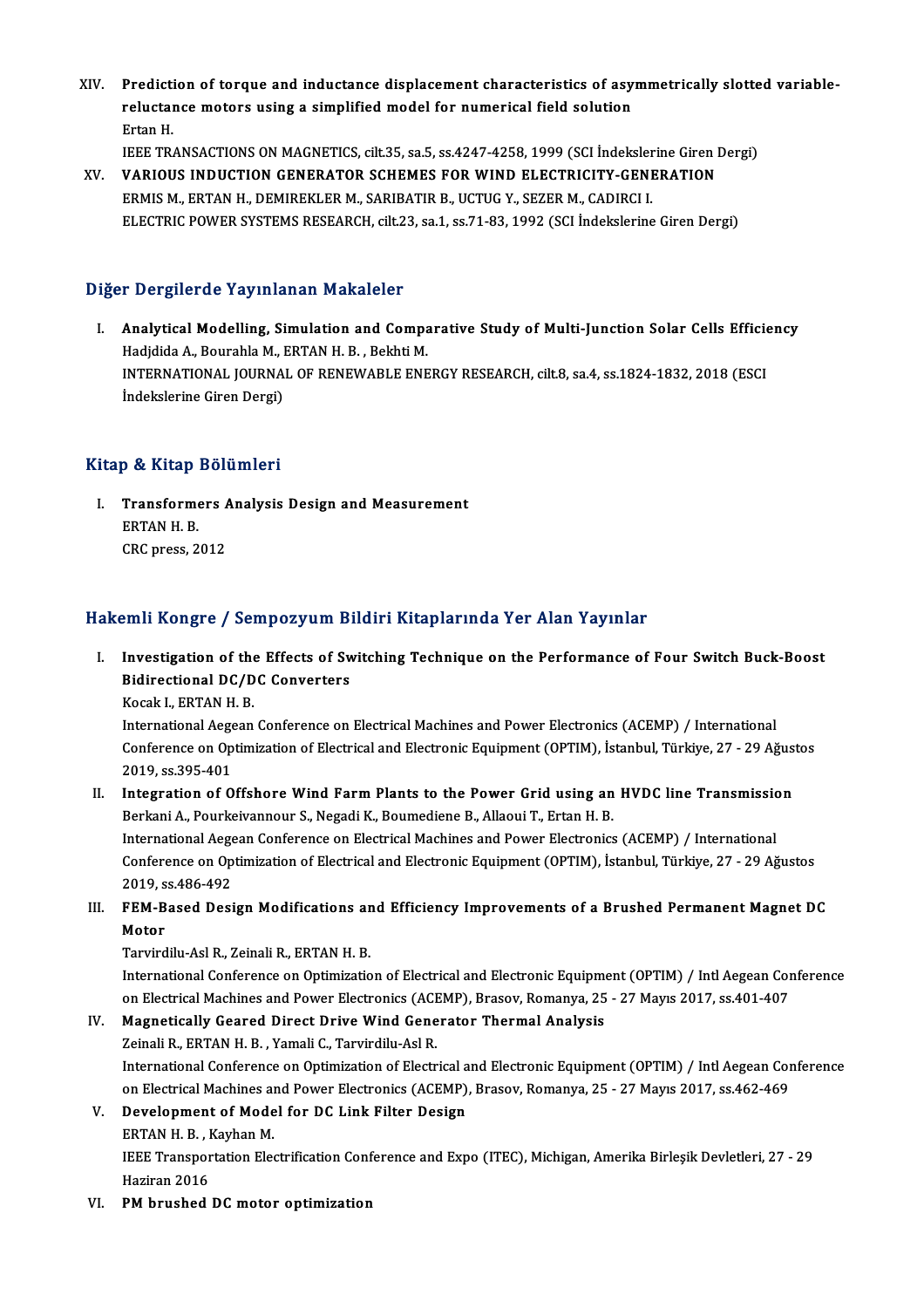Rasul T., Reza Z., ERTAN H. B. , Yavuz T.<br>ISEE Valencia Japanya 10, 12 Erlül 20 Rasul T., Reza Z., ERTAN H. B. , Yavuz T.<br>ISEF, Valencia, İspanya, 10 - 12 Eylül 2015<br>Evaluation of a 6 nolo avial fluv PM m

### Rasul T., Reza Z., ERTAN H. B. , Yavuz T.<br>ISEF, Valencia, İspanya, 10 - 12 Eylül 2015<br>VII. Evaluation of a 6 pole axial flux PM motor for Control Moment Gyroscope Application<br>Zeineli B. ERTAN H. B ISEF, Valencia, İspanya<br>**Evaluation of a 6 po**<br>Zeinali R., ERTAN H. B.<br>Int Asseen Cenferense Evaluation of a 6 pole axial flux PM motor for Control Moment Gyroscope Application<br>Zeinali R., ERTAN H. B.<br>Int Aegean Conference on Electrical Machines and Power Electronics (ACEMP) / Int Conference on Optimization of<br>Ele

Zeinali R., ERTAN H. B.<br>Int Aegean Conference on Electrical Machines and Power Electronics (ACEMP) / Int Conference on Optimization<br>Electrical and Electronic Equipment (OPTIM) / Int Symposium on Advanced Electromechanical Int Aegean Conference on Electrical Machines and Polectrical and Electronic Equipment (OPTIM) / Int Sy<br>(ELECTROMOTION), Side, Türkiye, 2 - 04 Eylül 2015<br>Three phase Invester Speed Control of AC Driv Electrical and Electronic Equipment (OPTIM) / Int Symposium on Advanced Electromechanical M<br>(ELECTROMOTION), Side, Türkiye, 2 - 04 Eylül 2015<br>VIII. Three phase Inverter Speed Control of AC Drives Motor using DSPic microcon

#### (ELECTROMOTION), Side, Türkiye, 2 - 04 Eylül 2015<br>Three phase Inverter Speed Control of AC Drives Motor usi<br>Dida A. H. , Bourahla M., ERTAN H. B. , Benghanem M., Benzina M. E.<br>Int Aegeen Conference on Electrical Machines a Three phase Inverter Speed Control of AC Drives Motor using DSPic microcontroller<br>Dida A. H. , Bourahla M., ERTAN H. B. , Benghanem M., Benzina M. E.<br>Int Aegean Conference on Electrical Machines and Power Electronics (ACEM Dida A. H. , Bourahla M., ERTAN H. B. , Benghanem M., Benzina M. E.<br>Int Aegean Conference on Electrical Machines and Power Electronics (ACEMP) / Int Conference on Optimization<br>Electrical and Electronic Equipment (OPTIM) / Int Aegean Conference on Electrical Machines and Power Electr<br>Electrical and Electronic Equipment (OPTIM) / Int Symposium of<br>(ELECTROMOTION), Side, Türkiye, 2 - 04 Eylül 2015, ss.93-101<br>Sinus Qutput 3, Phase Investor Tanal Electrical and Electronic Equipment (OPTIM) / Int Symposium on Advanced Elect<br>(ELECTROMOTION), Side, Türkiye, 2 - 04 Eylül 2015, ss.93-101<br>IX. Sinus Output 3-Phase Inverter Topology for Improved Drive Efficiency<br>EPTAN H B

(ELECTROMOTION), S<br>Sinus Output 3-Phas<br>ERTAN H. B., Sener Y. Sinus Output 3-Phase Inverter Topology for Improved Drive Efficiency<br>ERTAN H. B. , Sener Y.<br>16th International Power Electronics and Motion Control Conference and Exposition (PEMC), Antalya, Türkiye, 21<br>24 Erlül 2014, 38,1 ERTAN H. B. , Sener Y.<br>16th International Power Elect<br>- 24 Eylül 2014, ss.1350-1357<br>Design, Develenment and J

### 16th International Power Electronics and Motion Control Conference and Exposition (PEMC), Antalya, Türkiye, 2<br>24 Eylül 2014, ss.1350-1357<br>X. Design, Development and Implementation of Sensorless Digital Control of an Electr - 24 Eylül 2014, ss.1350-1357<br>Design, Development and Implementation of Se<br>Dida A. H. , Bourahla M., ERTAN H. B. , Benghanem M.<br>16th International Devrey Electronics and Metion Con Design, Development and Implementation of Sensorless Digital Control of an Electric Motorization<br>Dida A. H. , Bourahla M., ERTAN H. B. , Benghanem M.<br>16th International Power Electronics and Motion Control Conference and E

Dida A. H. , Bourahla M., ERT<br>16th International Power El<br>- 24 Eylül 2014, ss.482-489<br>Comparison of Outor Pot 16th International Power Electronics and Motion Control Conference and Exposition (PEMC), Anta<br>- 24 Eylül 2014, ss.482-489<br>XI. Comparison of Outer Rotor Radial Flux and Axial Flux PM Motors for CMG Application<br>EPTAN H B CR

- 24 Eylül 2014, ss.482-489<br>XI. Comparison of Outer Rotor Radial Flux and Axial Flux PM Motors for CMG Application<br>ERTAN H. B., Cagan N. Comparison of Outer Rotor Radial Flux and Axial Flux PM Motors for CMG Application<br>ERTAN H. B. , Cagan N.<br>International Conference on Electrical Machines (ICEM), Berlin, Almanya, 2 - 05 Eylül 2014, ss.1031-1036<br>Implementat

#### ERTAN H. B. , Cagan N.<br>International Conference on Electrical Machines (ICEM), Berlin, Almanya, 2 - 05 Eylül 2014, ss.1031-1036<br>XII. Implementation issues of real time position estimation for induction motors using rotor s Internationa<br>I<mark>mplement:</mark><br>harmonics<br>EPTAN H P XII. Implementation issues of real time position estimation for induction motors using rotor slot<br>harmonics<br>ERTAN H. B., Keysan O.

harmonics<br>ERTAN H. B. , Keysan O.<br>2013 4th International Conference on Power Engineering, Energy and Electrical Drives, POWERENG 2013,<br>Istanbul Türkiya 13, 17 Mayıs 2013, ss.1926,1922 ERTAN H. B. , Keysan O.<br>2013 4th International Conference on Power Engine<br>İstanbul, Türkiye, 13 - 17 Mayıs 2013, ss.1826-1832<br>Fyalustian of Industance Measurement Metho 2013 4th International Conference on Power Engineering, Energy and Elec<br>İstanbul, Türkiye, 13 - 17 Mayıs 2013, ss.1826-1832<br>XIII. Evaluation of Inductance Measurement Methods for PM Machines

İstanbul, Türkiye, 13<br>**Evaluation of Induc**<br>ERTAN H. B. , ŞAHİN İ.<br>20th International Con 20th InternationalConference onElectricalMachines (ICEM),Marseile,Fransa,2 -05Eylül2012, ss.1672-1678

### ERTAN H. B. , ȘAHİN İ.<br>20th International Conference on Electrical Machines (ICEM), Marseille, Fransa, 2 - 05 Eylül 2012, ss.167<br>20th International Conferency of Two dc-to-ac Converters for Grid Connected Solar Application 20th International Conference of<br>**Comparison of Efficiency of** 1<br>ERTAN H. B., Dogru E., Yilmaz A. Comparison of Efficiency of Two dc-to-ac Converters for Grid Connected Solar Applications<br>ERTAN H. B. , Dogru E., Yilmaz A.<br>13th International Conference on Optimization of Electridcal and Electronic Equipment, Brasov, Rom

ERTAN H. B. , Dogru E., Y<br>13th International Confe<br>Mayıs 2012, ss.879-886<br>A Branceal for Impre Mayıs 2012, ss 879-886

#### XV. A Proposal for Improving Efficiency of Inverter Driven Electrical Motors<br>ERTAN H. B., Dogru E.

A Proposal for Improving Efficiency of Inverter Driven Electrical Motors<br>ERTAN H. B. , Dogru E.<br>General Meeting of the IEEE-Power-and-Energy-Society (PES), Michigan, Amerika Birleşik Devletleri, 24 - 28<br>Temmuz 2011 ERTAN H. B. , D<br>General Meetin<br>Temmuz 2011<br>Higher Order General Meeting of the IEEE-Power-and-Energy-Society (PES), Michigan, Amerika Birl<br>Temmuz 2011<br>XVI. Higher Order Rotor Slot Harmonics for Rotor Speed & Position Estimation<br>Kaysan O, EBTAN H, B

## Temmuz 2011<br>XVI. Higher Order Rotor Slot Harmonics for Rotor Speed & Position Estimation<br>Keysan O., ERTAN H. B.

Higher Order Rotor Slot Harmonics for Rotor Speed & Position Estimation<br>Keysan O., ERTAN H. B.<br>12th International Conference on Optimization of Electrical and Electronic Equipment, Brasov, Romanya, 20 - 21<br>Mayrs 2010, ss 4 Keysan O., ERTAN H. B.<br>12th International Confe<br>Mayıs 2010, ss.416-417<br>Determination of nate 12th International Conference on Optimization of Electrical and Electronic Equipment, Brasov, Roma<br>Mayıs 2010, ss.416-417<br>XVII. Determination of rotor slot number of an induction motor using an external search coil<br>VEVSAN

### Mayıs 2010, ss.416-417<br>XVII. Determination of rotor slot number of an induction motor using an external search coil<br>KEYSAN O., ERTAN H. B. 16th Internation of rotor slot number of an induction motor using an external search coil<br>2016 KEYSAN O., ERTAN H. B.<br>16th International Symposium on Electrical Apparatus and Technologies, SIELA 2009, Burgas, Bulgaristan,

KEYSAN O., ERTAN H. B.<br>16th International Symposium o<br>Haziran 2009, cilt.2, ss.141-148<br>Performanee Galaulation of t 16th International Symposium on Electrical Apparatus and Technologies, SIELA 2009, Burgas, Bulgaristan, 4<br>Haziran 2009, cilt.2, ss.141-148<br>XVIII. Performance Calculation of SR Motors for Optimum Design and a Washing Machin

### Haziran 2009, cilt.2, ss.141<br>Performance Calculation<br>ERTAN H. B. , Yalciner L. B.<br>International Conference e Performance Calculation of SR Motors for Optimum Design and a Washing Machine Applic<br>ERTAN H. B., Yalciner L. B.<br>International Conference on Electrical Machines, Vilamoura, Portekiz, 6 - 09 Eylül 2008, ss.2081-2082<br>Identif

ERTAN H. B. , Yalciner L. B.<br>International Conference on Electrical Machines, Vilamoura, Portekiz, 6 - 09 Eylül 2008, ss.2081-2082<br>XIX. Identification of parameters of an induction motor from field solution